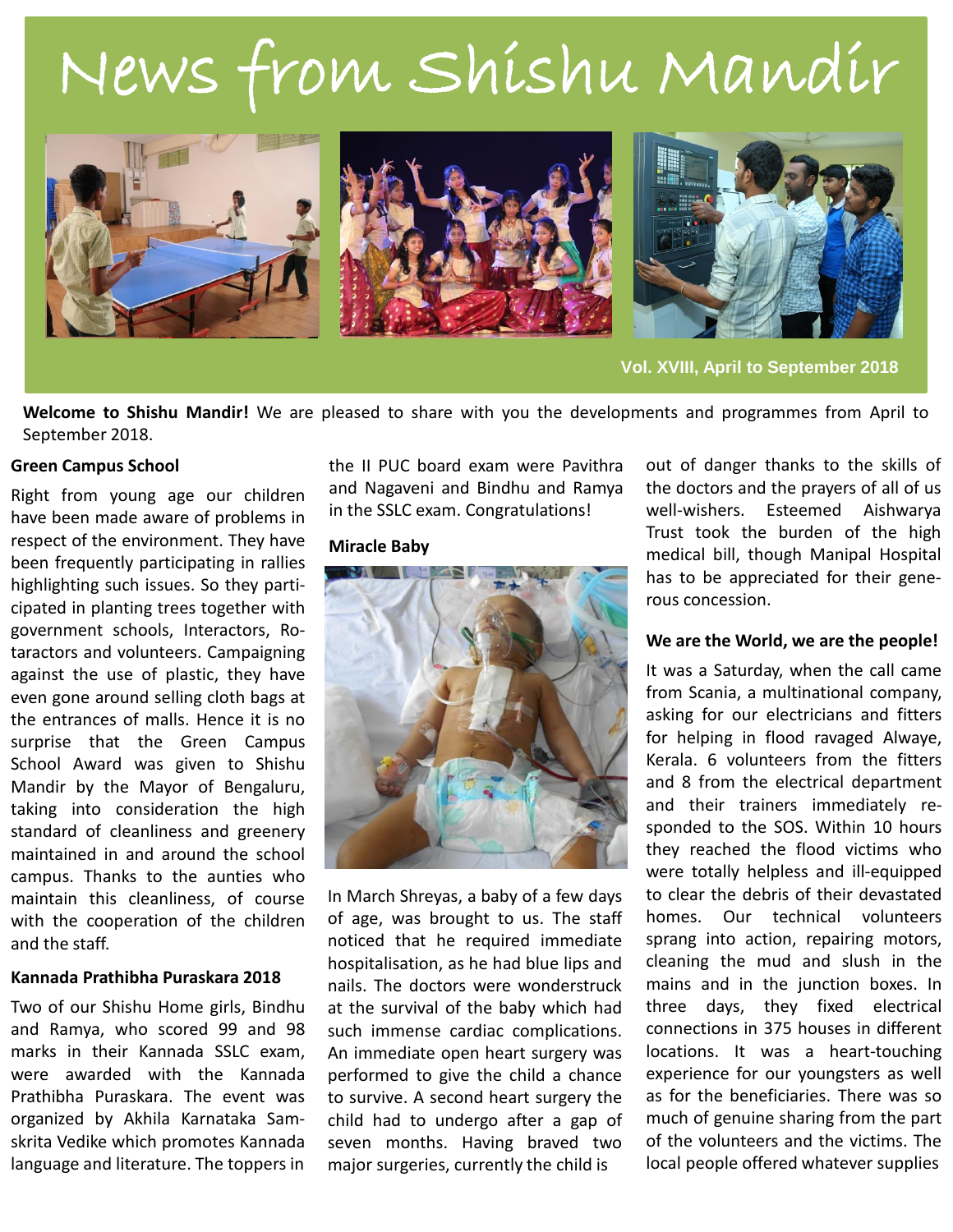

they had in terms of drinking water and biscuits to the volunteers. Our boys, knowing well their sad plight, gratefully acknowledged their generous gesture and gently declined their offer and went on tirelessly with their work in making their utilities functional. In recognition of their hearttouching voluntary service in flood affected Kerala, our trainees from the electrical and fitters department and their trainers were honoured with appreciation certificates from SCANIA.

# **Kaiwara Calling**

Kaiwara could easily be referred to as a temple town, considering the presence of the numerous temples. Wooed by the spiritual ambience and the enchanting call of the hills, our trainees take turns and make a trip to the hills just for the thrill of it. Entry into the temple, which is carved out of a rock, is indeed awe-inspiring. Packed lunch in the park and spontaneous group games at the play area of the park are a bonus to the outing that is organized for every new batch of trainees.



**Adoption – a new Life for a Child**

In our fast developing world more and more parents opt for adoption to experience the joy of parenthood and

to give a truly new life to a child. In this field Shishu Mandir has been in the forefront even at the national level. We started with 7 adoptions in April, and eventually there were 14 new admissions. 6 babies have been given for in-country adoption and one baby went for inter-country adoption. A total of 144 home studies, which is the basis for the court procedure, and 177 follow-up reports have been completed to supervise the further development of the adopted child.



# **CNC Machine Arrival**

The long pending CNC machine finally arrived thanks to our generous donors Tech Mahindra and a private person. It had its long journey all the way from Coimbatore, weighing about 1.7 tons and costing nearly a fortune, the machine is now adorning the fitters' department. In true Shishu Mandir spirit the trainees also worked hard to give the workshop a new face. Even their physical strength was utilized to the brim while offloading and transporting the machine to its new location. Remembering our original roots in Germany we invited the German Consulate staff of Bangalore, Mr. Martin Rohlmann, to inaugurate the new machine. He was awe-struck seeing our establishment and not having had any notice of us till then in the circles of the German Consulate. The program started with a prayer song followed by the lighting of the lamp. As the chief guest Mr. Rohlmann cut the ribbon and switched on the machine. He then gave a spirited



keynote address in which he congratulated Shishu Mandir Community College (SMCC) for starting the CNC unit and promised to associate himself with Shishu Mandir more closely in future. Mr. Jegan Tharmaraj, the guest of honour from Tech Mahindra, gave away the *Best Performer Awards* to five students of SMCC. In his speech he praised SMCC for its transparency and consistent performance. He also declared SMCC as the *Star Partner* of Tech Mahindra Foundation.



Now on all working days, our fitters, 25 in number, get trained on the CNC. On Saturdays and Sundays, 13 trainees from TTF and 17 from TE Connectivity also are taught on the CNC machine. the candidates from TTF and TE Connectivity have the advantage of having been trained through ITI courses. The CNC machine is thus put to maximum use all around the week.

# **Snapshots from the Department of Social Work**

Charities Aid Foundation (CAF) is a leading international not-for-profit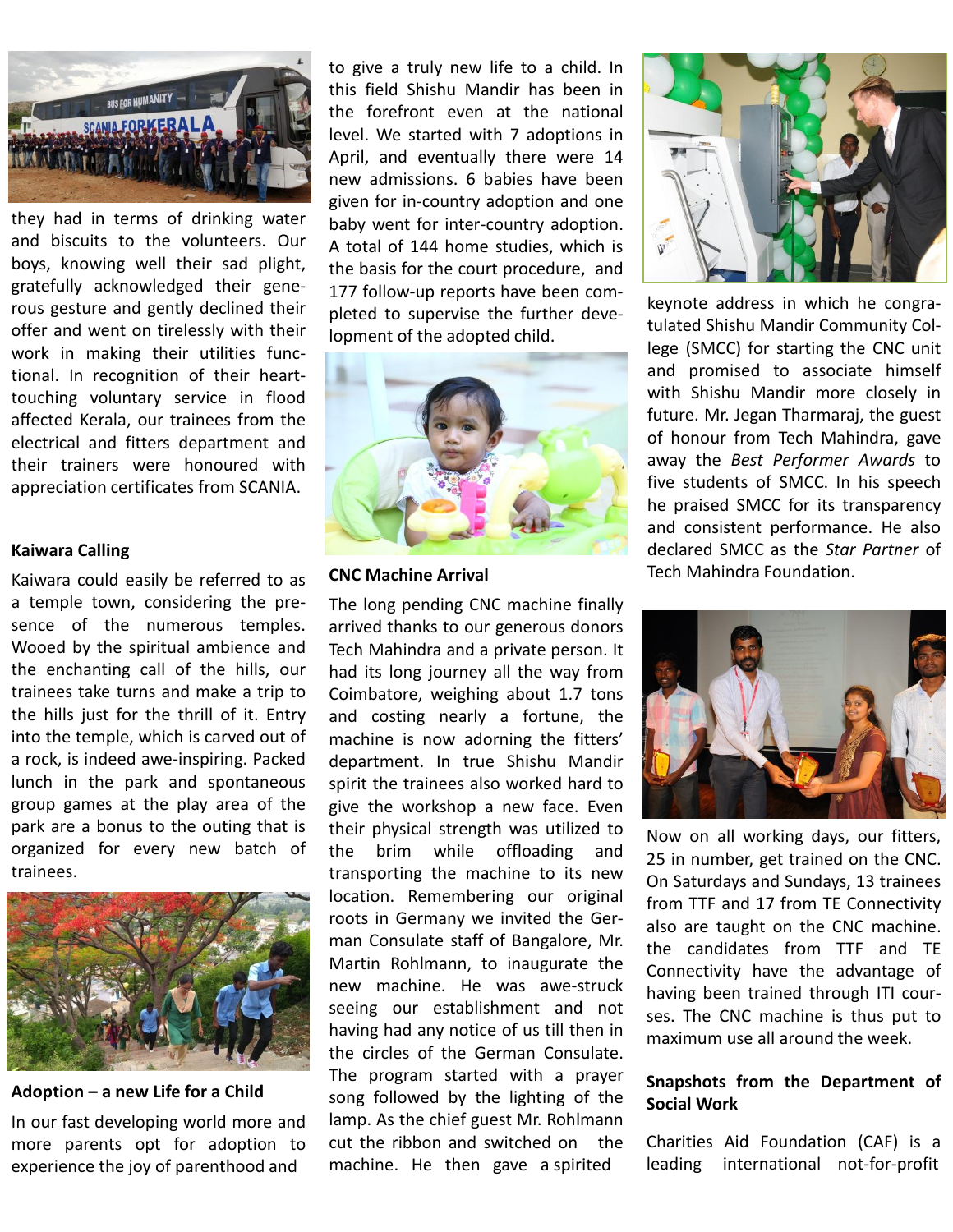organisation which works to make Giving more effective and Charities more Successful. CAF India has a wide range of Giving Solutions by delivering Corporate Social Responsibility (CSR) contributions of multinationals, public sector undertakings and Indian commercial giants.

Through the active correlation of our social workers with the surrounding schools, CAF India facilitated a Dengue insurance for the children of 26 government schools. 3333 students are the beneficiaries who can claim up to Rs 20,000 for the treatment of Dengue. CAF India has set aside Rs 10 lakhs for this project.



Another big success of the Social Work Department was the organisation of a camp for differently abled people of this locality. Among the many who attended the camp, 27 were given government certificates to avail free train and bus passes and free medical services. As per a government scheme they can also claim free sites besides exemption from income tax.

Thanks to the financial support of donors and sponsor parents, a total of 52 houses have so far been constructed for our school children, 5 in this year. Many more children are in the waiting list. As and when funds trickle in, houses will be built immediately.

#### **Celebrations**

With the hoisting of the tricolour on August 15<sup>th</sup>, the celebration of the 72<sup>nd</sup> Independence Day started with a meaningful cultural programme in which the sacrifices made by the armed forces were highlighted. One play



stressed on the uppermost importance of education for every human being after which every child solemnly promised to teach his or her own dependents to read and write. Maintaining secularism as one main pillar of Shishu Mandir, Bakrid (Id-ul-Adha) was celebrated with great zeal. Staff members belonging to Islam made it special by explaining the true meaning of the festival.

#### **Kamsale and Kandyan**

Kamsale, a folk dance from Karnataka, India, and Kandyan, a dance from Kandy, Sri Lanka, were performed at our place as part of the inter-cultural exchange between India and our neighbouring Island nation. 13 delegates from Sri Lanka interacted with our Shishu children thanks to Mr. CNN Raju and Mr. Sriganesh from the Indian Foundation for Global Peace Education, who organized the event.



#### **SSLC & PUC**

It was a proud moment for Shishu Mandir to announce the results of the Secondary and Higher Secondary Board Exams. When only 57 % of the students in the entire State of Karnataka cleared their SSLC, it is no mean achievement for our students who showed 100 % pass results with 50 % passing with Distinction (more than 85 %). Congratulations to the teachers and students!



This year the star performer was Ashwini M. with a total of 92.48 % in the SSLC results. Born into a family of a drunkard father she spent 11 years in Shishu Mandir, got one double promotion and reached the qualifi-cation for PUC in Science. Influenced by the meetings with the Shishu Mandir staff, the father left drinking many years ago. Ashwini now pursues a career in Computer Science. Among the II PUC students 5 secured Distinction, among them Vanitha and Nethravathi with 100 % in Accountancy and Business Studies. It is heartwarming for us to note that our past students are keeping the Shishu Mandir flag high.